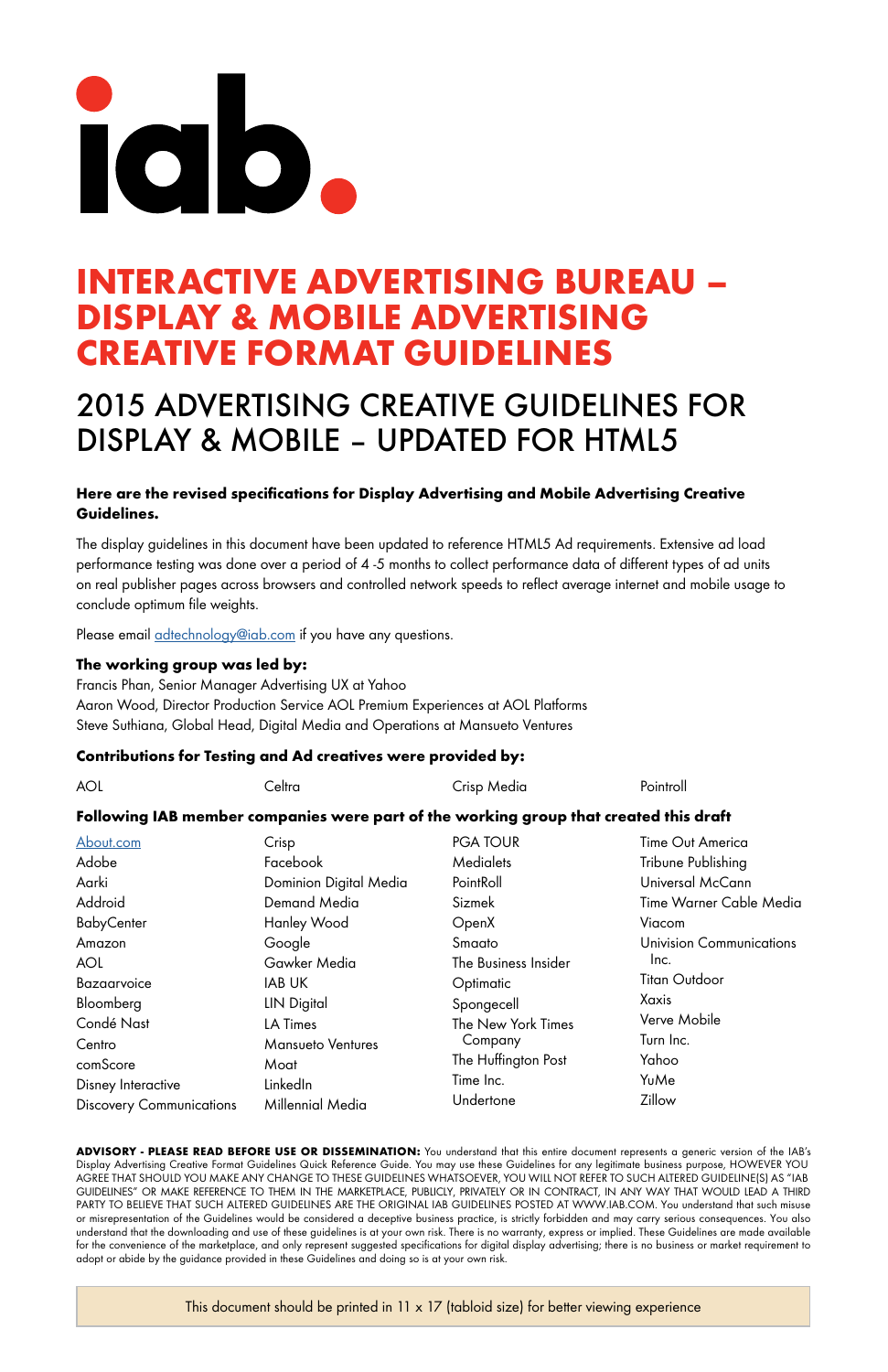The IAB Display Creative and Mobile Creative Guidelines have been updated to fully embrace HTML5 technology as the new standard for ad creative.

The audience capable of viewing Flash content continues to diminish. Mobile devices unable to play Flash content, combined with decreasing lack of Flash support among major desktop browsers, are rapidly accelerating this downward trend. HTML5 is the logical migration path for ad creative.

These creative updates are the result of testing diverse HTML5 ad creatives over a 4 month period for load performance and user experience to determine the optimum specifications for allowed file sizes and other HTML5 considerations. The test results were intensely debated by a cross-industry working group to establish the new specifications. The key goals for this update were to:

- •Develop new creative specifications that allow creative vendors to continue building immersive ad experiences using HTML5 technology.
- •Guide publishers on the updated file size limits necessary for executing HTML5 ads.
- Provide guidance on factors to consider when building and serving ads in HTML5 that maximizes page and ad load performance and minimize time to visual display of the ad in users' browsers.

#### Availability and Adoption

Please be advised that these IAB guidelines represent an industry recommendation. Accordingly, not all publishers, nor all IAB member companies, adopt these guidelines without modification relative to their own unique business offerings. Marketers, creative designers, and media agencies are strongly advised to consult directly with publishers regarding their ad creative requirements.

#### Consumer Experience and Performance

The new guidelines adhere to the principles of positive consumer experience while balancing the requirements of publishers and advertisers, namely page load performance and the trend toward rich multi-media creative, with the assumption that the consumer's primary purpose for digital publications is consumption of content.

- 1. All specifications were determined upon extensive load performance and time to visual display performance criteria with a goal of about one second to visual display.
- 2. New specification criteria were determined based on the one second to visual display goal with subload and file request limits that support HTML5 ad combinations of multiple file types, video lengths, and animation frames.

#### Shared Libraries

Publishers and ad servers are encouraged to take advantage of browser caching functionality by allowing use of common and popular shared libraries in HTML5 Ads. Doing so improves ad load and page load performance since the previously used shared library will not need to be downloaded again.

- **Initial load –** total, gzipped file size of all ad assets delivered to browser for initial ad display. It includes all files—images, HTML, CSS, JS, and any shared libraries or any other file type—required for initial ad display.
- **Subload –** additional gzipped creative assets allowed for some ads that may loaded no sooner than one second (1s) after the browser domContentLoadedEventEnd event is fired. The ad will need to listen for the browser event and build triggers for subload accordingly.
- **User-initiated load –** includes unlimited gzipped file load for any creative assets loaded after user-initiated ad interaction, like expansion or clicks. While no limits have been placed on userinitiated load, ad developers should consider user experience and load performance as part of their ad design. The assets for userinitiated ads should be optimized for load performance, and only necessary assets should be loaded.

For the current release, file weights for these libraries must be included in the initial file weight calculations for the gzipped HTML ad, but publishers have the option to exempt certain libraries from ad file size calculation. During the publisher certification process, publishers must approve both the shared library and its source before the library can be exempted from ad file size.

Although website developers have been using shared libraries for some time, we must observe and monitor the use of shared libraries for ad creative before we can exclude them from file weight calculations. The impact of shared libraries in file weight calculations will be reviewed in 3-6 months and an appropriate update made in 2016.

#### File Requests

HTML5 Ads are like mini webpages that require a combination of multiple files and functions. The number of requests made to fetch files has a big impact on load performance of the ad as well as the page. HTML5 ads must optimize the number of requests being made to the server to reduce the impact on performance. For this release, a maximum of 15 file requests for initial file load is imposed to ensure little adverse effect on page load performance. This file request limit only applies for the file requests required to display the ad upon initial load. No file request limit has been placed on subsequent file loads.

#### Host-Initiated Subload

A host-initiated subload replaces the "polite load" in the previous release. Polite load was not clearly defined. The host-initiated subload is defined as "the additional file limit allowed for rich media and Rising Star units that is auto-initiated one second after the domContentLoadedEventEnd occurs (web page content has been loaded) on the host computer or device. Only rich media and rising stars ads allow for the additional hostinitiated subload.

#### File Weight Calculation

File weights are the total, gzipped file size of all the ad assets being delivered to the browser at a given phase. The three ad-load phases in this release include: initial load, host-initiated subload, and user-initiated load.

Additionally, for ad units that allow video, another 1.1 MB of file size is allotted for auto-initiated 15-second videos, and 2.2 MB for auto-initiated 30-second videos in both display and mobile.

#### What is gzip?

All assets for HTML5 ads must be packaged together for delivery. To optimize the file size for delivery to browser, all assets should be delivered

in compressed format. The common method for compressing files in transition over the Internet is the gzip utility, which is free to use and supported by all modern browsers. Ad servers compress ad files they serve as part of their general process.

#### Video Notes

HTML5 video cannot be streamed. Only progressive download is supported. However, standards exist to simulate streaming using an adaptive bitrate streaming format. This release provides guidance on how to format videos used in display and mobile advertising for optimal performance with HTML5 ads.

#### HTML5 Note

HTML5 ads are like mini web pages and contain multiple file types that combine different types of technologies such as HTML, Javascript, Cascade Style Sheets (CSS), Web Fonts, shared javascript libraries, SVG, WebGL and other assets like images and video files. A special note has been added to direct readers, especially ad creative designers, to refer to the IAB HTML5 Advertising Guide that has been developed concurrently with these guidelines.

## iab.

## CREATIVE DISPLAY GUIDELINES RELEASE NOTES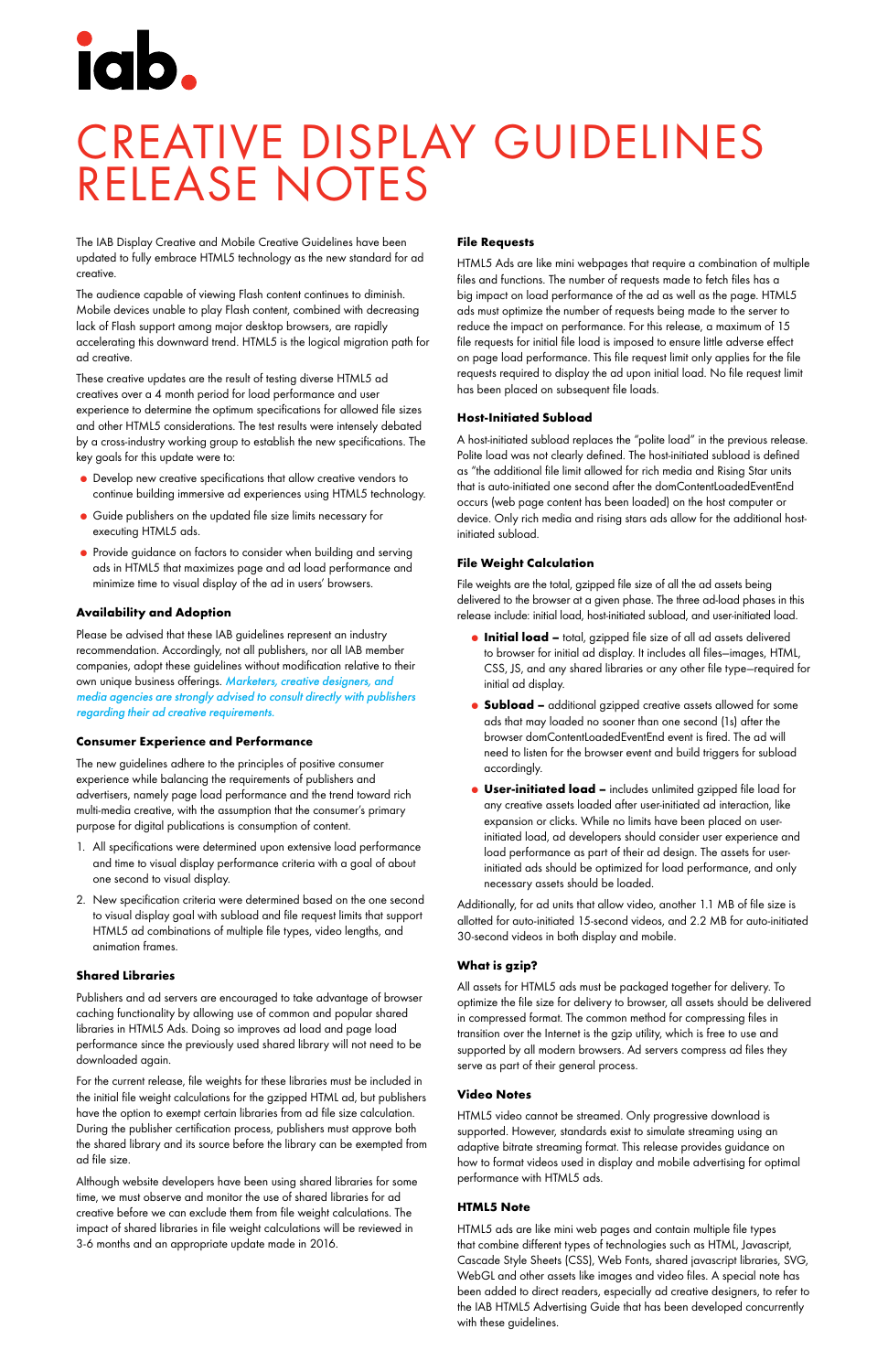|                            | <b>CREATIVE UNIT NAME</b>                      | <b>INITIAL DIMENSIONS</b><br>(WXH IN PIXELS)                                                          | DED<br>MAXI                                                                             | <b>MAX INITIAL FILE LOAD</b><br>SIZE (SEE NOTE 2 BELOW) | <b>HOST-INITIATED SUBLOAD<br/>(SEE NOTE 3 BELOW)</b> | ⊂><br>8                                                                                                                                                                                                         | <b>Z-INDEX RANGE</b>                                                                                                                                | REQ<br>5                                                                                                                                                                                                                                                                                                                                                                                                                                                                                                                                   |
|----------------------------|------------------------------------------------|-------------------------------------------------------------------------------------------------------|-----------------------------------------------------------------------------------------|---------------------------------------------------------|------------------------------------------------------|-----------------------------------------------------------------------------------------------------------------------------------------------------------------------------------------------------------------|-----------------------------------------------------------------------------------------------------------------------------------------------------|--------------------------------------------------------------------------------------------------------------------------------------------------------------------------------------------------------------------------------------------------------------------------------------------------------------------------------------------------------------------------------------------------------------------------------------------------------------------------------------------------------------------------------------------|
|                            | <b>Billboard</b>                               | 970x250                                                                                               | Initiates in<br>expanded<br>dimensions<br>Please see<br>style guide<br>for details      | 200 KB                                                  | 1 MB                                                 | Minimum 24 fps for video<br>30 sec max length (unlimited<br>user-initiated)<br>2.2 MB additional file size<br>allowed for host-initiated video<br>Unlimited file size for user-<br>initiated video or animation | $0 - 4,999$                                                                                                                                         | This ad unit collapses to "Show Ad" text with icon (or 88x31 image), or<br>"Show Ad" text/icon with residual branding in 62x88 px or 196x31 px<br>image.<br>Example & Style Guide: www.iab.com/risingstars<br>Publishers: Please see note 6 below.                                                                                                                                                                                                                                                                                         |
|                            | Filmstrip                                      | 300x600<br>viewable with<br>scrolling ad size of<br>300x3000<br>Please see style guide<br>for details | Expansion<br>not allowed<br>for this unit                                               | 200 KB                                                  | 300 KB                                               | Minimum 24 fps for video<br>15 sec max length (unlimited<br>user-initiated)<br>1.1 MB additional file size<br>allowed for host-initiated video<br>Unlimited file size for user-<br>initiated video              | $0 - 4,999$                                                                                                                                         | This ad uses a 300x600 viewable window in which a 5-segment ad of<br>total size 300x3000 scrolls<br>Modular design may require added user control.<br>Example & Style Guide: www.iab.com/risingstars<br>Publishers: Please see note 6 below.                                                                                                                                                                                                                                                                                               |
|                            | <b>Portrait</b>                                | 300x1050 divided<br>into 3 segments<br>Please see style guide<br>for details                          | Up to<br>580x460<br>depending<br>on module.<br>Please see<br>style guide<br>for details | 200 KB                                                  | 350 KB                                               | Minimum 24 fps for video<br>15 sec max length (unlimited<br>user-initiated)<br>1.1 MB additional file size<br>allowed for host-initiated video<br>Unlimited file size for user-<br>initiated video              | $5000 -$<br>1,999,999                                                                                                                               | The Portrait is a template for including interactive modular apps. Detailed specs are provided for labeling, application options, and required<br>controls.<br>Example & Style Guide: www.iab.com/risingstars<br>Publishers: Please see note 6 below.                                                                                                                                                                                                                                                                                      |
| <b>RISING STARS</b>        | Pushdown                                       | 970x90<br>(optionally<br>970x66 is offered by<br>some publishers)                                     | 970x415                                                                                 | 200 KB                                                  | 300 KB                                               | Minimum 24 fps for video<br>15 sec max length (unlimited<br>user-initiated)<br>1.1 MB additional file size<br>allowed for host-initiated video<br>Unlimited file size for user-<br>initiated video              | $0 - 4,999$                                                                                                                                         | Expanding Pushdown ad units "push" page content down rather than<br>expanding over page content. Please see style guide for details on<br>labeling and required controls.<br>Example & Style Guide: www.iab.com/risingstars<br>Publishers: Please see note 6 below.                                                                                                                                                                                                                                                                        |
|                            | <b>Sidekick</b>                                | 300x250 300x600<br>970x250                                                                            | 850×550<br>(or optional<br>970x550)                                                     | 200 KB                                                  | 300 KB                                               | Minimum 24 fps for video<br>15 sec max length (unlimited<br>user-initiated)<br>1.1 MB additional file size<br>allowed for host-initiated video<br>Unlimited file size for user-<br>initiated video              | $5000 -$<br>1,999,999                                                                                                                               | Unit extends to side of page. Please see style guide for details on<br>labeling and required controls.<br>Example & Style Guide: www.iab.com/risingstars<br>Publishers: Please see note 6 below.                                                                                                                                                                                                                                                                                                                                           |
|                            | Slider                                         | Width of publisher<br>page by height of<br>90px<br>Active ad content<br>centered in 970x90            | 970×550<br>behind<br>slider bar                                                         | 200 KB                                                  | 300 KB                                               | Minimum 24 fps for video<br>15 sec max length (unlimited<br>user-initiated)<br>1.1 MB additional file size<br>allowed for host-initiated video<br>Unlimited file size for user-<br>initiated video              | $5000 -$<br>1,999,999<br>Note: Make<br>sure the z-index<br>of the Slider<br>Bar is higher<br>than those<br>of the page<br>and the Slider<br>Content | Use a branding color for the gutter areas while keeping active ad<br>elements in the center 950px. In the Slider Content, use a branding color<br>for the bottom 90px while keeping active ad elements in the top 460px.<br>The Slider Bar is anchored to the bottom and will be pushed up by any<br>horizontal scroll bars. Click or rollover initiates slider content. Must contain<br>"Close X" in expanded slider bar and in slider content.<br>Example & Style Guide: www.iab.com/risingstars<br>Publishers: Please see note 6 below. |
|                            | Medium<br>Rectangle                            | 300×250                                                                                               | Expansion<br>not allowed<br>for this unit                                               | 200 KB                                                  | Not allowed<br>for this unit                         | 15 sec max animation length<br>Video not allowed for this unit.<br>See "In-Banner Video" & Rich<br>Media units below                                                                                            | $0 - 4,999$                                                                                                                                         |                                                                                                                                                                                                                                                                                                                                                                                                                                                                                                                                            |
| UNIVERSAL AD PACKAGE (UAP) | Rectangle                                      | 180x150                                                                                               | Expansion<br>not allowed<br>for this unit                                               | <b>80 KB</b>                                            | Not allowed<br>for this unit                         | 15 sec max animation length<br>Video not allowed for this unit.<br>See "In-Banner Video" & Rich<br>Media units below                                                                                            | $0 - 4,999$                                                                                                                                         |                                                                                                                                                                                                                                                                                                                                                                                                                                                                                                                                            |
|                            | Wide<br><b>Skyscrape</b>                       | 160x600                                                                                               | Expansion<br>not allowed<br>for this unit                                               | 200 KB                                                  | Not allowed<br>for this unit                         | 15 sec max animation length<br>Video not allowed for this unit.<br>See "In-Banner Video" & Rich<br>Media units below                                                                                            | $0 - 4,999$                                                                                                                                         |                                                                                                                                                                                                                                                                                                                                                                                                                                                                                                                                            |
|                            | Leaderboard                                    | 728x90                                                                                                | Expansion<br>not allowed<br>for this unit                                               | 200 KB                                                  | Not allowed<br>for this unit                         | 15 sec max animation length<br>Video not allowed for this unit.<br>See "In-Banner Video" & Rich<br>Media units below                                                                                            | $0 - 4,999$                                                                                                                                         |                                                                                                                                                                                                                                                                                                                                                                                                                                                                                                                                            |
|                            | Super Leader<br>board -<br>Provisional<br>Unit | 970x90<br>(optionally<br>970x66 is offered by<br>some publishers)                                     | Expansion<br>not allowed<br>for this unit                                               | 200 KB                                                  | Not allowed<br>for this unit                         | Video not allowed for this unit<br>see "In-Banner Video" & Rich<br>Media units below                                                                                                                            | $0 - 4,999$                                                                                                                                         |                                                                                                                                                                                                                                                                                                                                                                                                                                                                                                                                            |
| OTHER AD UNITS             | <b>Half Page</b>                               | 300x600                                                                                               | Expansion<br>not allowed<br>for this unit                                               | 200 KB                                                  | Not allowed<br>for this unit                         | 15 sec max animation length<br>Video not allowed for this unit.<br>See "In-Banner Video" & Rich<br>Media units below                                                                                            | $0 - 4,999$                                                                                                                                         |                                                                                                                                                                                                                                                                                                                                                                                                                                                                                                                                            |
|                            | <b>Button 2</b>                                | 120x60                                                                                                | Expansion<br>not allowed<br>for this unit                                               | 80 KB                                                   | Not allowed<br>for this unit                         | 15 sec max animation length<br>Video not allowed for this unit.<br>See "In-Banner Video" & Rich<br>Media units below                                                                                            | $0 - 4,999$                                                                                                                                         |                                                                                                                                                                                                                                                                                                                                                                                                                                                                                                                                            |
|                            | <b>Micro Bar</b>                               | 88x31                                                                                                 | Expansion<br>not allowed<br>for this unit                                               | <b>80 KB</b>                                            | Not allowed<br>for this unit                         | 15 sec max animation length<br>Video not allowed for this unit.<br>See "In-Banner Video" & Rich<br>Media units below                                                                                            | $0 - 4,999$                                                                                                                                         |                                                                                                                                                                                                                                                                                                                                                                                                                                                                                                                                            |

## DISPLAY ADVERTISING CREATIVE FORMAT GUIDELINES: QUICK REFERENCE GUIDE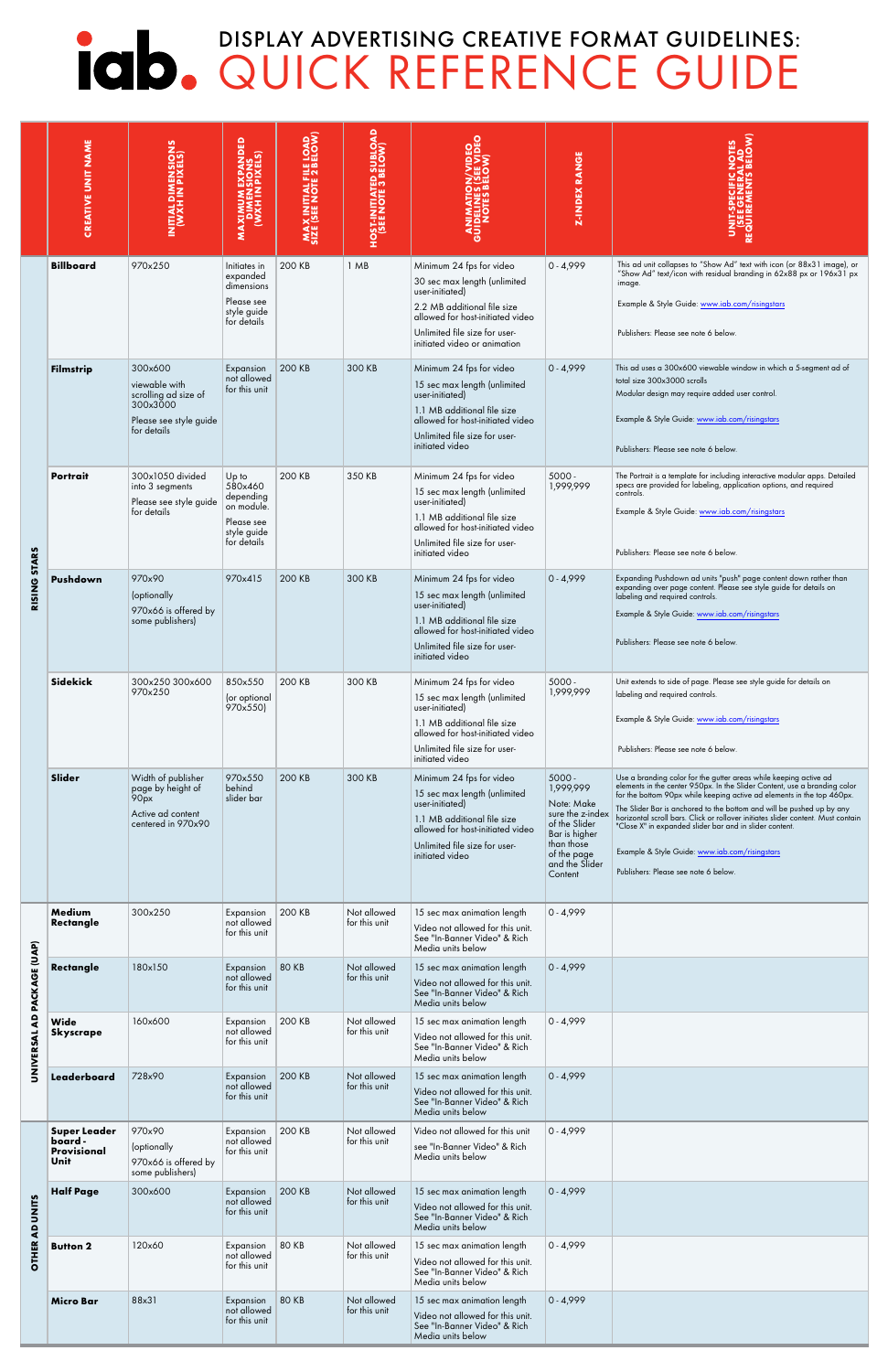## DISPLAY ADVERTISING CREATIVE FORMAT GUIDELINES: **Iab.** QUICK REFERENCE GUIDE

| <b>CONTINUED</b> |  |  |
|------------------|--|--|
|                  |  |  |

#### Guidelines last updated: 09/29/2015

Abbreviations:  $px = pixel$  sec = seconds

#### General Ad Requirements (Apply to all ads):

Audio: Must be user-initiated. To allow for audio initiation in videos without player controls, a control may be included for user to initiate audio.

Interest-Based Advertising (IBA): Include IBA self-regulation controls for ads using behavioral targeting (5 KB max file size)

Hotspot: Not to exceed 1/4 size of ad. Initiated when cursor rests on hotspot for at least 1 sec. Must NOT initiate audio.

Defining ad space: Ad unit content must be clearly distinguishable from normal webpage content (ad unit must have clearly defined borders and not be confused with normal page content).

Max CPU: ad not to exceed 30% CPU usage during host-initiated execution.

Submission lead time: Minimum lead time for ad file submission is 6 days before campaign start.

Max number of host-initiated file requests: ad not to exceed 15

file requests during initial file load and host-initiated subload. Unlimited file requests allowed after user-interaction.

#### HTML5 Note:

HTML5 introduces new options for developing ads. IAB has developed an ["HTML5 for Digital Advertising"]( http://www.iab.com/html5) guide to help ad designers provide ads in HTML5 unit that will perform more successfully across the display advertising ecosystem. Please review this document and adopt its recommendations to help improve HTML5 ad performance in the industry.

#### General Notes:

- 1. File weight calculation: All files for the ad (.html, .js, .css, images, etc.) must be included as part of the maximum file weight calculation for all file load limits. Shared libraries are also included as part of the file weight calculation unless otherwise expempted (see note 5). File weights are calculated after files have been compressed into gzip format (see note 7).
- 2. Initial file load: Includes all assets and files necessary for completing first visual display of the Ad.
- 3. Host-initiated subload: where allowed, additional files may load one second after the browser domContentLoadedEventEnd event. The ad should be able to "listen" for the browser domContentLoadedEventEnd event before subsequent files beyond the initial max file size may be loaded.
- 4. User-initiated file size: Ads that allow additional file size for hostv for unlimited file load after us

- 5. Shared Libraries: Publishers are encouraged to approve the use of shared libraries for HTML5 ads and exempt them from the ad's file weight calculation. As part of the publisher's certification process, both the shared libraries and their sources must be approved before any shared libraries may be exempted from the ad's file weight.
- **6.** Rising Star display: Rising Stars ad units are designed to be the only rich media ad unit displayed on a webpage. Because of increased file load size, displaying a Rising Stars ad unit with any other rich media unit may compromise page-load performance. Other non-rich media ads should display without compromising performance.
- 7. Ad file compression: Ads should be compressed before being served to a site. The most universally compatible format for file compression in transit over the Internet is gzip.
- 8. Rising Star Style Guides: Please reference these updated guidelines for file sizes, and any references to Flash should be disregarded and replaced with HTML5.

Required for ads with video: Video may omit controls until user initiates interaction. Upon user interaction, video controls must include Play, Pause, Mute or volume control to zero (0) output for videos that expand out of initial ad upon interaction. For auto play videos that play in banner only Mute or volume control to zero(0) is required.

HTML5 video controls: To improve performance and reduce file size, use control attributes in the HTML5 video tag for controls instead of providing custom assets for displaying controls.

Adaptive bitrate streaming: HTML5 does not support streaming video, but it can simulate a streaming experience using adaptive bitrate streaming technologies such as HLS and MPEG-DASH. Formatting files for adaptive bitrate streaming enables a smoother viewer experience. Adaptive bitrate streaming uses short fragments (2-3 seconds) of the video at different quality levels and stores them in a playlist file such as M3U8. During playback, the player detects bandwidth at the start of each fragment and plays the fragment at the quality level best suited to the bandwidth and player environment.

interaction. User initiation is the willful act of a user to engage with an ad. Users may interact by clicking or tapping the ad, and/or rolling over an ad (or a portion of an ad).

> Video format: At a minimum, the MP4/H.264 file format should be provided, but alternate files using formats such as WebM and VP8 may also be submitted.

The MOOV atom: Use the web-optimized setting when encoding the MP4 file, which sets the MOOV (movie) atom at the start of the file.

#### Video Notes:

Common protocols for adaptive bitrate streaming include HTTP Live Streaming (HLS) in the US and MPEG-DASH in the EU.

Video codec: Use MPEG-4 (MP4) file formats for H.264-encoded video for a more seamless delivery across devices. The H.264 codec should use a Baseline profile to allow for more diverse execution in systems that range from a cellular connection on a mobile screen to a high-speed cable connection on an HTTP-connect TV screen. For audio, AAC is more widely supported (PCM audio is unsupported in Flash players).

|                        | <b>CREATIVE UNIT NAME</b>                    | INITIAL DIMENSIONS<br>(WXH IN PIXELS)                                                                              | ANDED<br>NS<br>(ELS)<br><b>MAXIMUM E</b><br>DIMENS<br>WXH IN | <b>MAX INITIAL FILE LOAD</b><br>SIZE (SEE NOTE 2 BELOW | <b>HOST-INITIATED SUBLOAD<br/>(SEE NOTE 3 BELOW)</b> | ANIMATIC<br>GUIDELINES<br>GUIDELINES                                                                                                                                                               | <b>Z-INDEX RANGE</b>                                                                                             |                                                                                                                                                                                                                                                                                                                                                              |
|------------------------|----------------------------------------------|--------------------------------------------------------------------------------------------------------------------|--------------------------------------------------------------|--------------------------------------------------------|------------------------------------------------------|----------------------------------------------------------------------------------------------------------------------------------------------------------------------------------------------------|------------------------------------------------------------------------------------------------------------------|--------------------------------------------------------------------------------------------------------------------------------------------------------------------------------------------------------------------------------------------------------------------------------------------------------------------------------------------------------------|
|                        | <b>In-Banner</b><br>Video                    | 300x250 180x150<br>160x600728x90<br>300x600                                                                        | Expansion<br>not allowed<br>for these<br>units               | 200 KB                                                 | 100 KB                                               | Minimum 24 fps for video<br>15 sec max length (unlimited<br>user-initiated)<br>1.1 MB additional file size<br>allowed for host-initiated video<br>Unlimited file size for user-<br>initiated video | $0 - 4,999$                                                                                                      |                                                                                                                                                                                                                                                                                                                                                              |
|                        | Expandable/<br>Retractable                   | 300x250 to<br>600x250<br>180x150 to 600x150<br>160x600 to<br>600x600<br>300x600 to<br>600x600<br>728x90 to 728x315 | Expansion<br>must be<br>user-<br>initiated                   | 200 KB                                                 | 300 KB                                               | Minimum 24 fps for video<br>15 sec max length (unlimited<br>user-initiated)<br>1.1 MB additional file size<br>allowed for host-initiated video<br>Unlimited file size for user-<br>initiated video | $5,000 -$<br>1,999,999 (for<br>entire ad unit)                                                                   | Retract Feature = Either Click to close/expand or Enable Mouse-Off<br>Retraction                                                                                                                                                                                                                                                                             |
| RICH MEDIA AD GUIDANCE | <b>Pop Ups</b>                               | 300x250 550x480<br>null                                                                                            | Expansion<br>not<br>applicable<br>for these<br>units         | 200 KB                                                 | 300 KB                                               | Minimum 24 fps for video<br>15 sec max length (unlimited<br>user-initiated)<br>1.1 MB additional file size<br>allowed for host-initiated video<br>Unlimited file size for user-<br>initiated video | N/A                                                                                                              | In the browser bar, all Pop Ups must be clearly labeled with: Name<br>of Network/Advertiser, Publisher, Browser Type [in this order] (ex.:<br>"Advertising.com - CBS Market Watch - Microsoft Internet Explorer")<br>"Close" control provided by browser window.<br>Pop-ups display in their own browser window, so pop-up ad content has<br>its own z-index |
|                        | <b>Floating</b>                              | Variable Initial<br>Dimensions                                                                                     | Expansion<br>not allowed<br>for this unit                    | 200 KB                                                 | 300 KB                                               | Minimum 24 fps for video<br>15 sec max length (unlimited<br>user-initiated)<br>1.1 MB additional file size<br>allowed for host-initiated video<br>Unlimited file size for user-<br>initiated video | 2,000,000 -<br>2,999,999                                                                                         | Label = "Advertisement" Font = 8pt ( $11px$ ) by $16pt$ ( $21px$ )<br>"Close X" control required on expanded content, font = 8pt (11px) by 16<br>pt $(21 px)$                                                                                                                                                                                                |
|                        | Between-the-<br>Page (aka<br>"Interstitial") | Variable                                                                                                           | Expansion<br>not<br>applicable<br>for this unit              | 200 KB                                                 | 300 KB                                               | Minimum 24 fps for video<br>15 sec max length (unlimited<br>user-initiated)<br>1.1 MB additional file size<br>allowed for host-initiated video<br>Unlimited file size for user-<br>initiated video | N/A Unless<br>the ad covers<br>content on the<br>target page,<br>then use range<br>for overlays:<br>$6,000,000+$ | Label = "Advertisement" Font = 8pt (11px) by 16pt (21px)<br>"Close" control provided by browser window if ad displays in its own<br>browser window. If overlaid on target page, include "Close X" button.<br>Font = $8pt(11px)$ by 16pt (21px)                                                                                                               |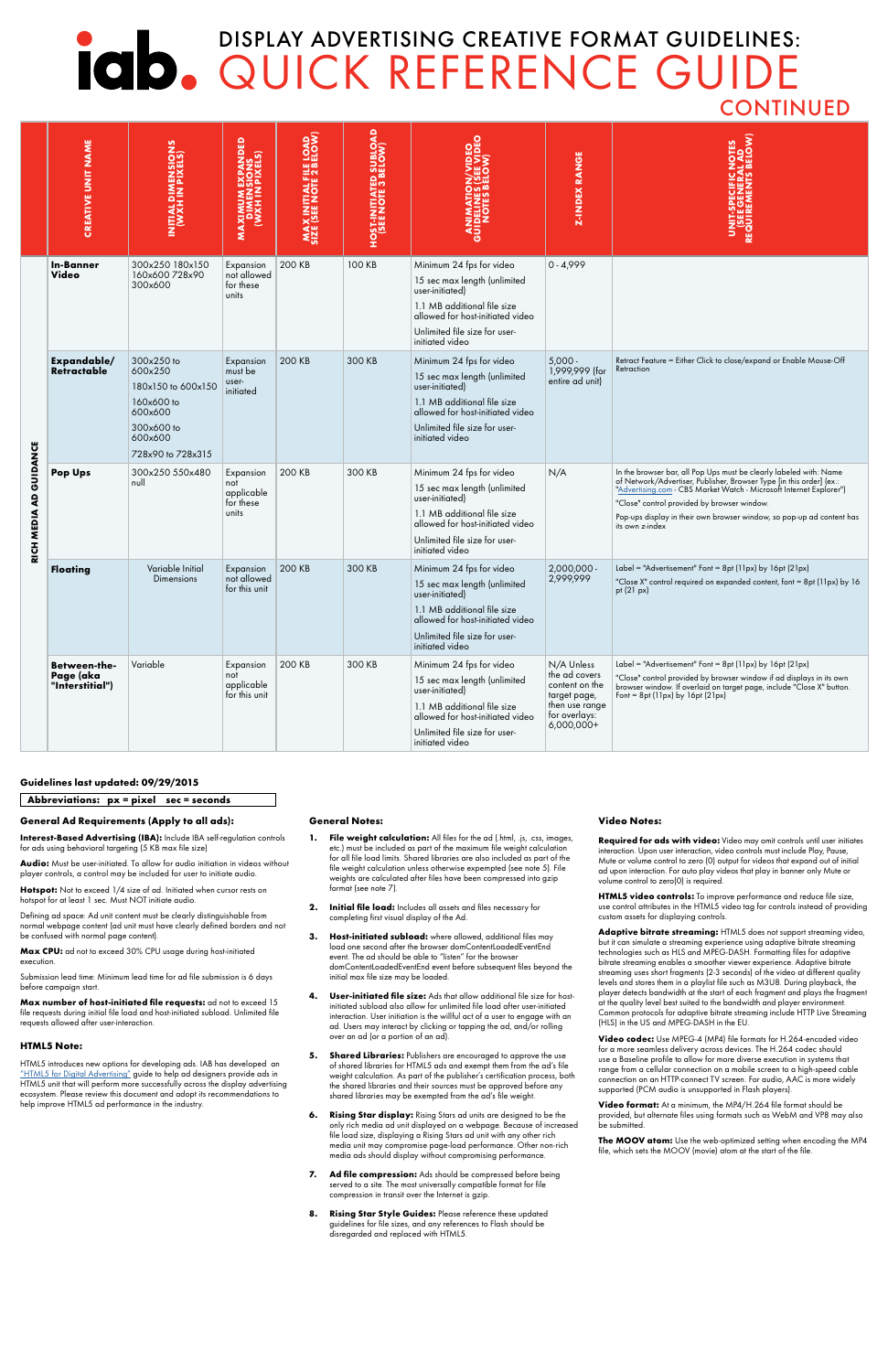|                     | <b>CREATIVE UNIT NAME</b>                                      | <b>INITIAL DIMENSIONS</b><br>(WXH IN PIXELS)                                                                                                       | <b>Q3QN</b><br>$\overline{15}$<br><b>DIMENS</b><br>WXH IN I<br><b>MAXIMUM</b> | <b>MAX INITIAL FILE LOAD</b><br>SIZE (SEE NOTE 2 BELOW | <b>HOST-INITIATED SUBLOAD<br/>(SEE NOTE 3 BELOW)</b> | ≺ີສ                                                                                                                                                                                                                | <b>Z-INDEX RANGE</b>  | REQUI<br>$\mathsf{I}^{\mathsf{z}}$                                                                                                                                                                                                                                                                                                                                                                                                                                                                                                                                                                                                                                                                                        |
|---------------------|----------------------------------------------------------------|----------------------------------------------------------------------------------------------------------------------------------------------------|-------------------------------------------------------------------------------|--------------------------------------------------------|------------------------------------------------------|--------------------------------------------------------------------------------------------------------------------------------------------------------------------------------------------------------------------|-----------------------|---------------------------------------------------------------------------------------------------------------------------------------------------------------------------------------------------------------------------------------------------------------------------------------------------------------------------------------------------------------------------------------------------------------------------------------------------------------------------------------------------------------------------------------------------------------------------------------------------------------------------------------------------------------------------------------------------------------------------|
|                     | 320×50<br><b>Adhesion</b><br><b>Banner</b>                     | May launch from<br>any IAB or MMA<br>Standard Banner<br>Phone Example:<br>$320x50$ or in<br>expanded state as an<br>interstitial                   | <b>NA</b>                                                                     | <b>50 KB</b>                                           | 200 KB                                               | 15 sec max length (unlimited<br>user-initiated)<br>Video not allowed                                                                                                                                               | $0 - 4,999$           | Close button on Upper Right Hand Corner<br>Must be compatible with MRAID 1.0 and MRAID 2.0                                                                                                                                                                                                                                                                                                                                                                                                                                                                                                                                                                                                                                |
|                     | 320x50<br>Pull                                                 | 320x50May launch<br>from any IAB or MMA device<br><b>Standard Banner</b><br>Phone Example:<br>320x50 or in<br>expanded state as an<br>interstitial | Varies by<br>Expands to<br>full-screen                                        | <b>50 KB</b>                                           | 200 KB                                               | Minimum 24 fps for video<br>15 sec max length for animation;<br>30 sec max length for video<br>(unlimited user-initiated)<br>2.2 MB additional file size for<br>host-initiated video (unlimited<br>user-initiated) | $0 - 4,999$           | <b>Base Ad Component:</b><br>- Expand CTA must be clearly defined. Tapping anywhere on the banner<br>expands the ad.<br>Full Page Ad Component:<br>- Close button recommended size: 40x40, clearly located in upper right<br>corner. Tapping collapses the unit and displays Base Ad Component.<br>Wallpaper<br>- Recommended size for phone: 320x480<br>Content Module<br>- Recommended size for phone: 290x205. If feature contains multiple<br>sections (i.e. photo gallery), page navigation dots represent number of<br>pages available for that feature.<br>Navigation Tray<br>- Recommended size for phone: 320x100, nav icon: 80x75.<br>See style guide for details on labeling, function, and required controls. |
| MOBILE RISING STARS | 320×50<br>Slider                                               | May launch from<br>any IAB or MMA<br>Standard Banner<br>Phone Example:<br>320x50 or in<br>expanded state as an<br>interstitial                     | Varies by<br>device<br>Expands to<br>full-screen                              | <b>50 KB</b>                                           | 200 KB                                               | Minimum 24 fps for video<br>15 sec max length for animation;<br>30 sec max length for video<br>(unlimited user-initiated)<br>2.2 MB additional file size for<br>host-initiated video (unlimited<br>user-initiated) | $5000 -$<br>1,999,999 | <b>Base Ad Component:</b><br>Expand CTA must be clearly defined by "slide" or "swipe" icon. Tapping<br>anywhere on the Base Ad Component expands the ad<br>Full Page Ad Component:<br>- Back Banner Bar: exact shape, size, position as Base Ad Component.<br>- Recommended "back" cta size: 40x40<br>- Location: left corner of Back Banner Bar.<br>- Tapping the back button will slide the unit horizontally closed and<br>display the Base Ad Component<br>See style guide for details on labeling, function, and required controls.                                                                                                                                                                                  |
|                     | 300x600<br>Filmstrip<br>(Tablet)                               | May launch from<br>any IAB or MMA<br>Standard Banner<br>Phone Example:<br>320x50 or in<br>expanded state as an<br>interstitial                     | 300x600                                                                       | 200 KB                                                 | 300 KB                                               | Minimum 24 fps for video<br>15 sec max length for animation;<br>30 sec max length for video<br>(unlimited user-initiated)<br>2.2 MB additional file size for<br>host-initiated video (unlimited<br>user-initiated) | $0 - 4,999$           | See style guide for details on labeling, function, and required controls.                                                                                                                                                                                                                                                                                                                                                                                                                                                                                                                                                                                                                                                 |
|                     | 320×50<br><b>Filmstrip Full</b><br><b>Screen</b>               | May launch from<br>any IAB or MMA<br>Standard Banner<br>Phone Example:<br>320x50 or in<br>expanded state as an<br>interstitial                     | Varies by<br>device<br>Expands to<br>full-screen                              | <b>50 KB</b>                                           | 200 KB                                               | Minimum 24 fps for video<br>15 sec max length for animation;<br>30 sec max length for video<br>(unlimited user-initiated)<br>2.2 MB additional file size for<br>host-initiated video (unlimited<br>user-initiated) | $5000 -$<br>1,999,999 | <b>Base Ad Component:</b><br>- Expand CTA button must be included<br>Full Page Ad Component:<br>- Close button must be included in upper right corner. Use navigation<br>icons to transition between content cells.<br>See style guide for details on labeling, function, and required controls.                                                                                                                                                                                                                                                                                                                                                                                                                          |
|                     | 320x50<br><b>Full Page Flex</b><br>(Interstitial or<br>Inline) | May launch from<br>any IAB or MMA<br>Standard Banner<br>Phone Example:<br>320x50 or in<br>expanded state as an<br>interstitial                     | Varies by<br>device<br>Expands to<br>full-screen                              | Phone: 200 KB 300 KB<br>Tablet: 300 KB                 |                                                      | Minimum 24 fps for video<br>15 sec max length for animation;<br>30 sec max length for video<br>(unlimited user-initiated)<br>2.2 MB additional file size for<br>host-initiated video (unlimited<br>user-initiated) | $5000 -$<br>1,999,999 | See style guide for details on labeling, function, and required controls.                                                                                                                                                                                                                                                                                                                                                                                                                                                                                                                                                                                                                                                 |
|                     | <b>Smartphone</b><br><b>Static Banner</b>                      | 300×50                                                                                                                                             | Expansion<br>not allowed<br>for this unit                                     | 50 KB                                                  | Not allowed<br>for this unit                         | 15 sec max length for animation<br>Video not allowed for this unit.<br>See "In-Banner Video" & Rich<br>Media units below for video.                                                                                | $0 - 4,999$           |                                                                                                                                                                                                                                                                                                                                                                                                                                                                                                                                                                                                                                                                                                                           |
|                     | <b>Smartphone</b><br><b>Static Wide</b><br><b>Banner</b>       | 320×50                                                                                                                                             | Expansion<br>not allowed<br>for this unit                                     | 50 KB                                                  | Not allowed<br>for this unit                         | 15 sec max length for animation   0 - 4,999<br>Video not allowed for this unit.<br>See "In-Banner Video" & Rich<br>Media units below for video.                                                                    |                       |                                                                                                                                                                                                                                                                                                                                                                                                                                                                                                                                                                                                                                                                                                                           |
| IMAGE ADS           | <b>Smartphone</b><br>Interstitial                              | 300×250                                                                                                                                            | Expansion<br>not allowed<br>for this unit                                     | 200 KB                                                 | Not allowed<br>for this unit                         | 15 sec max length for animation   0 - 4,999<br>Video not allowed for this unit.<br>See "In-Banner Video" & Rich<br>Media units below for video.                                                                    |                       |                                                                                                                                                                                                                                                                                                                                                                                                                                                                                                                                                                                                                                                                                                                           |
|                     | <b>Feature phone</b><br><b>Small Banner</b>                    | 120×20                                                                                                                                             | Expansion<br>not allowed<br>for this unit                                     | 5KB                                                    | Not allowed<br>for this unit                         | 15 sec max length for animation   0 - 4,999<br>Video not allowed for this unit.<br>See "In-Banner Video" & Rich<br>Media units below for video.                                                                    |                       |                                                                                                                                                                                                                                                                                                                                                                                                                                                                                                                                                                                                                                                                                                                           |
|                     | <b>Feature phone</b><br><b>Medium</b><br><b>Banner</b>         | 168x28                                                                                                                                             | Expansion<br>not allowed<br>for this unit                                     | 5KB                                                    | Not allowed<br>for this unit                         | 15 sec max length for animation   0 - 4,999<br>Video not allowed for this unit.<br>See "In-Banner Video" & Rich<br>Media units below for video.                                                                    |                       |                                                                                                                                                                                                                                                                                                                                                                                                                                                                                                                                                                                                                                                                                                                           |
|                     | <b>Feature phone</b><br><b>Large Banner</b>                    | 216x36                                                                                                                                             | Expansion<br>not allowed<br>for this unit                                     | 5KB                                                    | Not allowed<br>for this unit                         | 15 sec max length for animation   0 - 4,999<br>Video not allowed for this unit.<br>See "In-Banner Video" & Rich<br>Media units below for video.                                                                    |                       |                                                                                                                                                                                                                                                                                                                                                                                                                                                                                                                                                                                                                                                                                                                           |

## MOBILE ADVERTISING CREATIVE FORMAT GUIDELINE: QUICK REFERENCE GUIDE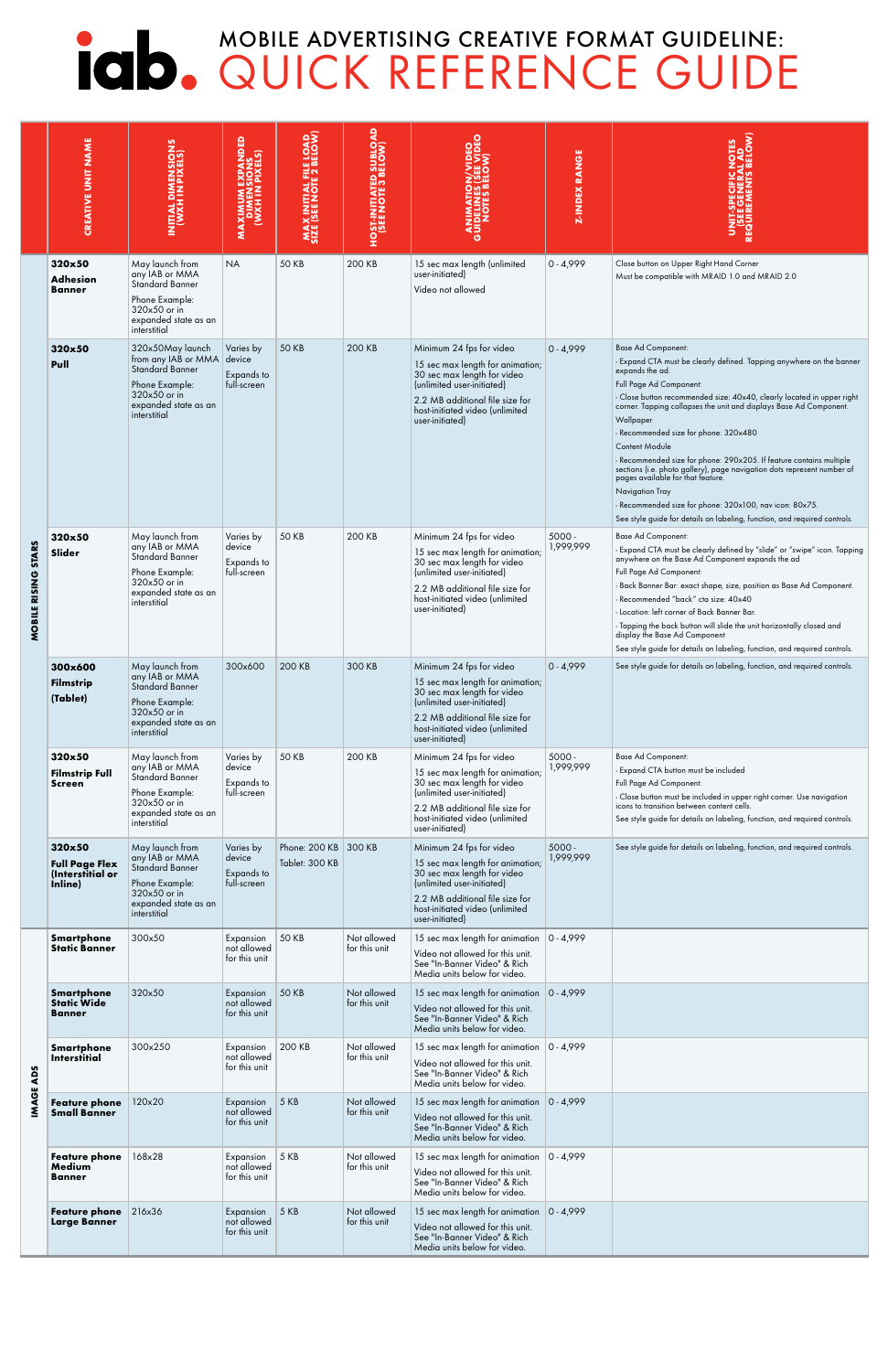## MOBILE ADVERTISING CREATIVE FORMAT GUIDELINE: QUICK REFERENCE GUIDE

#### **CONTINUED**

|                                    | <b>CREATIVE UNIT NAME</b>                                            | INITIAL DIMENSIONS<br>(WXH IN PIXELS) | IS)<br>ISI<br>ISI<br><b>MAXIMI</b><br>MDM<br>WIXAM | <b>MAX INITIAL FILE LOAD</b><br>SIZE (SEE NOTE 2 BELOW | <b>HOST-INITIATED SUBLOAD<br/>(SEE NOTE 3 BELOW)</b> | ξā                                                                                                                                                                                                                 | <b>Z-INDEX RANGE</b>                           |                                                                                                                                                                                                                                                                                       |
|------------------------------------|----------------------------------------------------------------------|---------------------------------------|----------------------------------------------------|--------------------------------------------------------|------------------------------------------------------|--------------------------------------------------------------------------------------------------------------------------------------------------------------------------------------------------------------------|------------------------------------------------|---------------------------------------------------------------------------------------------------------------------------------------------------------------------------------------------------------------------------------------------------------------------------------------|
| ADS                                | <b>Smartphone</b><br><b>Rich Interstitial</b>                        | 300x250                               | <b>NA</b>                                          | 200 KB                                                 | 300 KB                                               | Minimum 24 fps for video<br>15 sec max length for animation;<br>30 sec max length for video<br>(unlimited user-initiated)<br>2.2 MB additional file size for<br>host-initiated video (unlimited<br>user-initiated) | $0 - 4,999$                                    | Landing pages must be mobile optimized; include dimensions in file<br>name; use MRAID specifications when appropriate.                                                                                                                                                                |
| <b>MEDIA</b><br><b>MOBILE RICH</b> | <b>Smartphone</b><br><b>Rich Banner</b><br><b>Expandable</b>         | 300×50                                | Varies by<br>device<br>Expands to<br>full-screen   | <b>50 KB</b>                                           | 200 KB                                               | Minimum 24 fps for video<br>15 sec max length for animation;<br>30 sec max length for video<br>(unlimited user-initiated)<br>2.2 MB additional file size for<br>host-initiated video (unlimited<br>user-initiated) | $5.000 -$<br>1,999,999 (for<br>entire ad unit) | Control = "Close X" on expanded panel and "Expand" on collapsed<br>panel<br>Font = $8pt(11px) - 16pt(21px)$<br>Retract Feature = Either tap to close/expand<br>Landing pages must be mobile optimized; include dimensions in file<br>name; use MRAID specifications when appropriate. |
|                                    | <b>Smartphone</b><br><b>Rich Wide</b><br><b>Banner</b><br>Expandable | 320×50                                | Varies by<br>device<br>Expands to<br>full-screen   | 100 KB                                                 | 300 KB                                               | Minimum 24 fps for video<br>15 sec max length for animation;<br>30 sec max length for video<br>(unlimited user-initiated)<br>2.2 MB additional file size for<br>host-initiated video (unlimited<br>user-initiated) | $5.000 -$<br>1,999,999 (for<br>entire ad unit) | Control = "Close X" on expanded panel and "Expand" on collapsed<br>panel<br>Font = $8pt(11px) - 16pt(21px)$<br>Retract Feature = Either tap to close/expand<br>Landing pages must be mobile optimized; include dimensions in file<br>name; use MRAID specifications when appropriate. |

#### Abbreviations: px = pixel sec = seconds

Audio: Must be user-initiated. To allow for audio initiation in videos without player controls, a control may be included for user to initiate audio.

Hotspot: Not to exceed 1/4 size of ad. Initiated when cursor rests on hotspot for at least 1 sec. Must NOT initiate audio.

Defining ad space: Ad unit content must be clearly distinguishable from normal webpage content (ad unit must have clearly defined borders and not be confused with normal page content).

Submission lead time: Minimum lead time for ad file submission is 6 days before campaign start.

Max number of host-initiated file requests: ad not to exceed 15 file requests during initial file load and host-initiated subload. Unlimited file requests allowed after user-interaction.

#### General Ad Requirements (Apply to all mobile ads):

Interest-Based Advertising (IBA): Include IBA self-regulation controls for ads using behavioral targeting (5 KB max file size)

Max CPU: ad not to exceed 30% CPU usage during host-initiated execution.

- 1. File weight calculation: All files for the ad (.html, .js, .css, images, etc.) must be included as part of the maximum file weight calculation for all file load limits. Shared libraries are also included as part of the file weight calculation unless otherwise expempted (see note 10). File weights are calculated after files have been compressed into azip format (see note 11).
- 2. Initial file load: Includes all assets and files necessary for completing first visual display of the Ad.
- 3. Host-initiated subload: where allowed, additional files may load one second after the browser domContentLoadedEventEnd event. The ad should be able to "listen" for the browser domContentLoadedEventEnd event before subsequent files beyond the initial max file size may be loaded.
- 4. User-initiated file size: ads that allow additional file size for hostinitiated subload also allow for unlimited file load after user-initiated interaction; however, bandwidth and device capabilities should be considered. In most cases 2.2 MB should be a sufficient maximum for complete file size. User initiation is the willful act of a user to engage with an ad, such as clicking or tapping.
- 5. High resolution creative: For initial file load, size and file weights listed are for a pixel density of 1. For higher resolution devices, higher file weights may be accepted but no more than twice (2x) the guideline. Verify higher load limits with your publisher. The ad-serving vendor should be able to detect device pixel density and bandwidth and deliver appropriate resolution creative.
- 6. Full screen display: dependent on device model and may be restricted by status bars or navigation menus on the OS, browser, and/ or application. Use Flex Full page responsive specifications for all full screen mobile creative.
- 7. Online/offline display: online or offline ad experience warrant different ways to store and call assets. Consult with publishers about best practices specific to their applications.
- 8. File weight reduction (30%) for low bandwidth: Mobile phones have an array of data connection possibilities (Wi-Fi, 3G, 4G etc.) and plans that vary from carrier to carrier. This variance in connectivity, combined with the smaller processing power of

#### HTML5 Note:

HTML5 introduces new options for developing ads. IAB has developed an ["HTML5 for Digital Advertising"](http://www.iab.com/html5) guide to help ad designers provide ads in HTML5 unit that will perform more successfully across the display advertising ecosystem. Please review this document and adopt its recommendations to help improve HTML5 ad performance in the industry.

#### General Notes:

- Mobile Optimized Experience: All call to actions should be mobile-optimized. For example, when directing to a landing page it should be optimized for the mobile device with simplified navigation, readable content without the need to zoom and touch. Please see IAB's Tap Into Mobile for more guidance on mobile optimized landing pages: [http://www.iab.com/tapintomobile.](http://www.iab.com/tapintomobile)
- 10. Shared Libraries: Publishers are encouraged to approve the use of shared libraries for HTML5 ads and exempt them from the ad's file weight calculation. As part of the publisher's certification process, both the shared libraries and their sources must be approved before any shared libraries may be exempted from the ad's file weight.
- 11. Ad file compression: Ads should be compressed before being served to a site. The most universally compatible format for file compression in transit over the Internet is gzip.
- 12. Rising Star Style Guides: Please reference these updated guidelines for file sizes, and any references to Flash should be disregarded and replaced with HTML5.

Required for ads with video: Video may omit controls until user initiates interaction. Upon user interaction, video controls must include Play, Pause, Mute or volume control to zero (0) output for videos that expand out of initial ad upon interaction. For auto play videos that play in banner only Mute or volume control to zero(0) is required.

Adaptive bitrate streaming: HTML5 does not support streaming video, but it can simulate a streaming experience using adaptive bitrate streaming technologies such as HLS and MPEG-DASH. Formatting files for adaptive bitrate streaming enables a smoother viewer experience. Adaptive bitrate streaming uses short fragments (2-3 seconds) of the video at different quality leveles and stores them in a playlist file such as M3U8. During playback, the player detects bandwidth at the start of each fragment and plays the fragment at the quality level best suited to the bandwidth and player environment. Common protocols for adaptive bitrate streaming include HTTP Live Streaming (HLS) in the US and MPEG-DASH in the EU.

Video codec: Use MPEG-4 (MP4) file formats for H.264-encoded video for a more seamless delivery across devices. The H.264 codec should use a Baseline profile to allow for more diverse execution in systems that range from a cellular connection on a mobile screen to a high-speed cable connection on an HTTP-connect TV screen. For audio, AAC is more widely supported (PCM audio is unsupported in Flash players).

Video format: At a minimum, the MP4/H.264 file format should be provided, but alternate files using formats such as WebM and VP8 may also be submitted.

The MOOV atom: Use the web-optimized setting when encoding the MP4 file, which sets the MOOV (movie) atom at the start of the file.

handheld devices, result in the crucial need to optimize the ad unit to its smallest file weight possible, ensuring faster load times. For 3G and lower connections the file weights should be reduced by 30%. When applicable, targeting heavy rich media ad units to devices with strong fast connections such as Wi-Fi is recommended. This practice is especially encouraged with longer form video units.

#### Video Notes:

HTML5 video controls: To improve performance and reduce file size, use control attributes in the HTML5 video tag for controls instead of providing custom assets for displaying controls.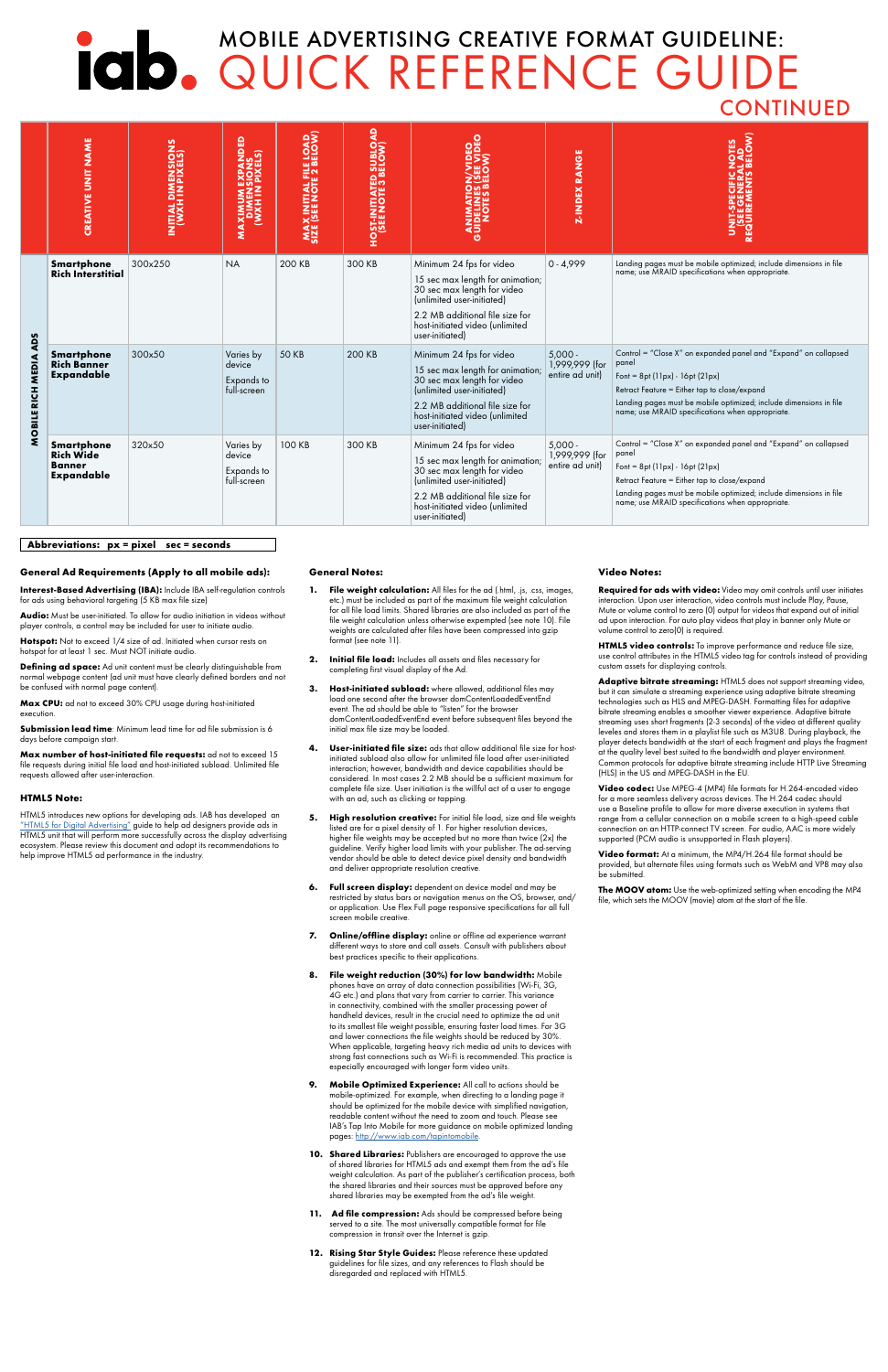| <b>Z-INDEX RANGE</b>                                                                                | <b>CONTENT TYPE</b>                       | <b>DETAILS</b>                                                                                                                      |
|-----------------------------------------------------------------------------------------------------|-------------------------------------------|-------------------------------------------------------------------------------------------------------------------------------------|
| $\leq 0$                                                                                            | <b>Background Elements</b>                | None                                                                                                                                |
| $0 - 4,999$                                                                                         | Main Content, Standard Ads                | Standard ad tags in place with regular<br>content. Includes OBA Self-Regulation<br>Message (CLEAR Ad Notice)                        |
| 5,000 - 1,999,999                                                                                   | <b>Expanding Advertising</b>              | The entire expandable ad unit should be set<br>within this range                                                                    |
| 2,000,000 - 2,999,999                                                                               | <b>Floating Advertising</b>               | Over The Page ads (OTP's)                                                                                                           |
| 3,000,000 - 3,999,999                                                                               | Pop-up Elements                           | Chat windows, message notifications                                                                                                 |
| 4,000,000 - 4,999,999                                                                               | Non-anchored Floating Elements            | Survey recruitment panels                                                                                                           |
| 5,000,000 - 5,999,999                                                                               | <b>Expanding Site Navigation Elements</b> | Drop down navigation, site warnings, etc.<br>Only the expanding portion of navigation<br>elements should be included on this level. |
| 6,000,000+                                                                                          | Full-page Overlays                        | Full-window Over-the-Page (OTP) ads and<br>Between-the-Page ads IF they cover page<br>content                                       |
| Note: ad designers should consult each publisher individually for their specific Z-index guidelines |                                           |                                                                                                                                     |

## DISPLAY ADVERTISING GUIDELINES: Z-INDEX GUIDELINES

## DISPLAY ADVERTISING GUIDELINES: POP-UP GUIDELINES

| <b>Definition</b>     |                  | Any advertising experience where visiting a website in an initial browser window initiates a secondary browser<br>window to deliver an ad impression directly above the initial browser window.                                                           |                                                                                                                       |                                            |                         |  |  |
|-----------------------|------------------|-----------------------------------------------------------------------------------------------------------------------------------------------------------------------------------------------------------------------------------------------------------|-----------------------------------------------------------------------------------------------------------------------|--------------------------------------------|-------------------------|--|--|
| <b>Frequency</b>      |                  | Each user should be exposed to no more than one pop-up ad for each visit to an online site.                                                                                                                                                               |                                                                                                                       |                                            |                         |  |  |
| Labeling              |                  | Pop-ups should be clearly labeled with a header for the browser window with: 1. the network or advertiser name, 2.<br>publisher name, and 3. browser type (if applicable).<br>Example: "Advertising.com - CBS Market Watch - Microsoft Internet Explorer" |                                                                                                                       |                                            |                         |  |  |
| <b>Specifications</b> | <b>Unit Type</b> | <b>Dimensions</b><br>(WxH in<br>Pixels)                                                                                                                                                                                                                   | <b>Maximum File Load Size</b>                                                                                         | Audio/<br><b>Video</b><br><b>Initiated</b> | <b>Close Box</b>        |  |  |
|                       | Pop-Up           | 300x250                                                                                                                                                                                                                                                   | 40 KB Initially                                                                                                       | User-Initiated                             | Controlled by<br>browse |  |  |
|                       | Pop-Up Large     | 550×480                                                                                                                                                                                                                                                   | 100 KB Subsequent Polite File Load<br>2.2 MB for User-Initiated File Load<br>Unlimited User-Initiated Streaming Video |                                            |                         |  |  |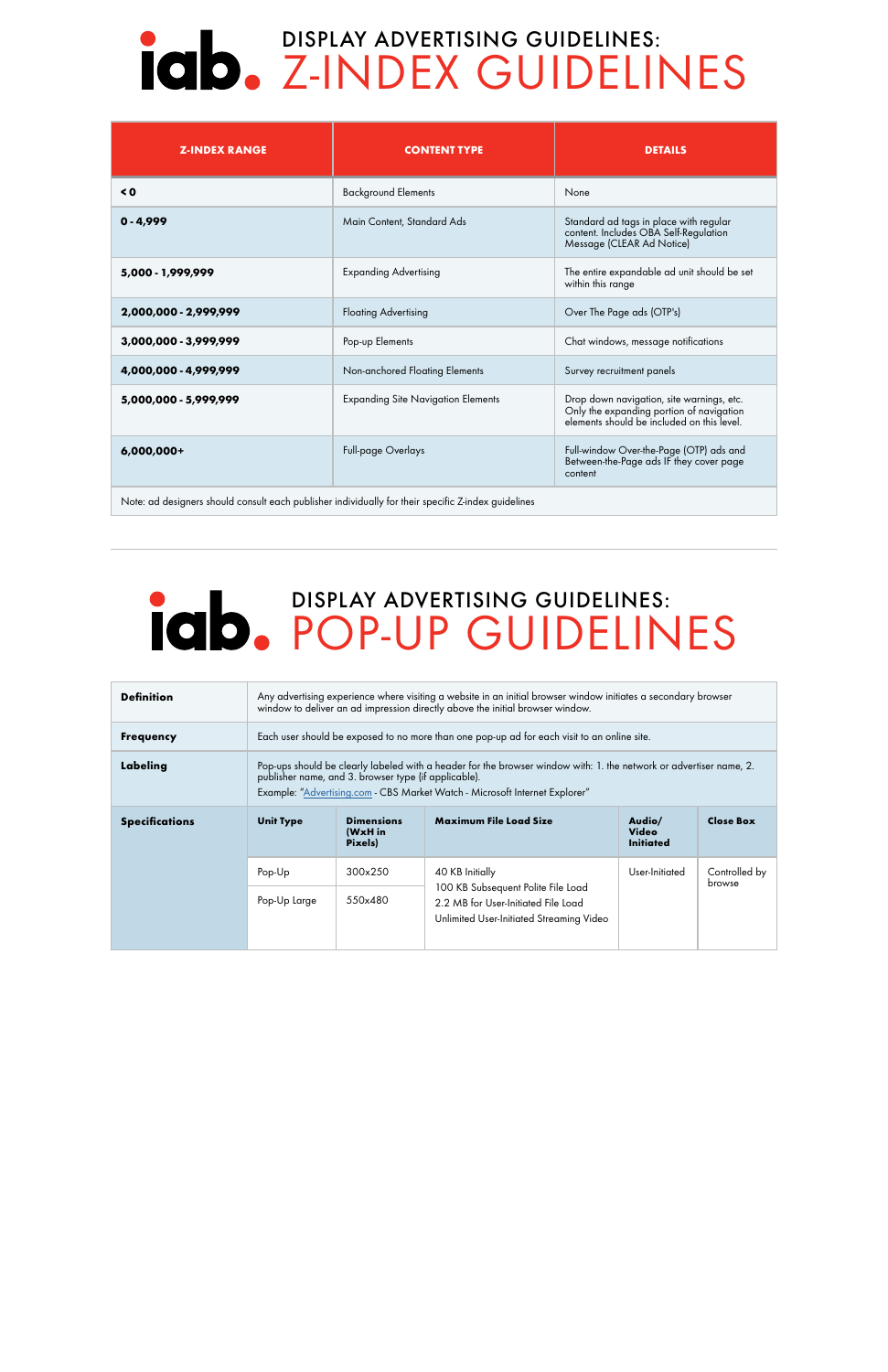## DISPLAY ADVERTISING GUIDELINES: GLOSSARY OF TERMINOLOGY

| <b>TERM</b>                      | <b>DEFINITION</b>                                                                                                                                                                                                                                                                                                                                                                                                                                                                                          |
|----------------------------------|------------------------------------------------------------------------------------------------------------------------------------------------------------------------------------------------------------------------------------------------------------------------------------------------------------------------------------------------------------------------------------------------------------------------------------------------------------------------------------------------------------|
| <b>Animation</b>                 | A programmatically generated display of sequential images, creating the illusion<br>that objects in the image are moving. Not digital video, as it relates to this document<br>(see the definition for "Video").                                                                                                                                                                                                                                                                                           |
| Audio                            | The audible file that may accompany ads. Advertising audio should never play<br>without user-initiation.                                                                                                                                                                                                                                                                                                                                                                                                   |
| Banner                           | Also known as "display ads", banner advertisements are a form of graphical ads<br>embedded into a webpage, typically including a combination of static/animated<br>images, text and/or video designed to convey a marketing message and/or cause<br>the user to take an action. Banner dimensions are typically defined by width and<br>height, represented in pixels.                                                                                                                                     |
| Between-the-<br>Page             | Also known as "interstitial" ads, between-the-page ad units display as a user<br>navigates from one webpage to the next webpage. The ad appears after the user<br>leaves the initial page, but before the target page displays on the user's screen.<br>Typically, the ad is self-contained within its own browser window, but may also<br>appear briefly as an overlay on the target page rather than in its own browser<br>window.                                                                       |
| <b>Billboard</b>                 | An IAB Universal Brand Package ad unit template designed with options for rich<br>interactivity to display prominently inline with Publishers' webpage content. A distinct<br>feature of the Billboard is a close button that a user may click to collapse the ad<br>completely if the user doesn't want to see the ad.                                                                                                                                                                                    |
| <b>Bitrate</b>                   | The rate of bits processed per unit of time, commonly measured in bits per second<br>(bps), kilobits per second (Kbps), or megabits per second (Mbps). The bitrate is one<br>of the biggest factors in audio or video quality.                                                                                                                                                                                                                                                                             |
| <b>Button 2</b>                  | A small rectangular standard ad unit with the size 120x60 pixels.                                                                                                                                                                                                                                                                                                                                                                                                                                          |
| <b>Byte</b>                      | A unit of digital information in computing and telecommunications that most<br>commonly consists of eight bits. Historically, a byte was the number of bits used to<br>encode a single character of text in a computer and for this reason it is the basic<br>addressable element in many computer architectures.                                                                                                                                                                                          |
| Caching                          | The practice of temporarily storing files on local servers for quick retrieval the next<br>time the file is needed. Cached files supply an old copy that may not be up to date<br>with the file stored at the original source, but are often necessary for improving page<br>load performance.                                                                                                                                                                                                             |
| Campaign                         | The advertising period in which an ad delivery strategy is executed.                                                                                                                                                                                                                                                                                                                                                                                                                                       |
|                                  | An acronym for Content Distribution Network, a CDN is a system of geographically<br>dispersed servers used to provide web content to a browser or other client. Files<br>are strategically pulled from a server on the network based on the location of the<br>user, the requesting server, and the delivery server of the CDN to provide the best<br>delivery performance.                                                                                                                                |
| <b>CLEAR Ad</b><br><b>Notice</b> | CLEAR is an acronym for "Control Links for Education and Advertising Responsibly,"<br>a set of technical guidelines developed by the Interactive Advertising Bureau (IAB)<br>and the Network Advertising Initiative (NAI) to empower members of the online<br>advertising community to communicate their presence and behavioral advertising<br>targeting practices (if any) to consumers in a simple and direct manner. Derived<br>from: http://www.iab.com/media/file/CLEAR_Ad_Notice_Final_20100408.pdf |
| Click                            | An interaction between a website visitor and the browser in which the website visitor<br>uses a device, such as a mouse, to move the cursor (or pointer) to an active area of<br>the screen and then deliberately interacts with that area by clicking a button on their<br>device, triggering an event. In the case of touch-screen devices, the user "clicks" by<br>touching the active area with their finger or a stylus.                                                                              |
| <b>Close X</b>                   | A creative control that enables a user to close an ad (remove it from view) or to<br>reduce an expanded panel back to its original size.                                                                                                                                                                                                                                                                                                                                                                   |
| Collapse                         | An event where the expanded panel of an expandable ad reduces to its original<br>size, or disappears completely.                                                                                                                                                                                                                                                                                                                                                                                           |
| Compression                      | The practice of packaging a digital file so that it uses less storage space.                                                                                                                                                                                                                                                                                                                                                                                                                               |
| Controls                         | Active elements of an ad that enable a user to control the advertising experience.<br>Examples of common controls include the "Close X" button in an expandable ad or<br>the Play/Pause/Mute buttons in a video player.                                                                                                                                                                                                                                                                                    |
| <b>CPU</b>                       | CPU is an acronym for Central Processing Unit, the key component of a computer<br>system, which contains the circuitry necessary to interpret and execute program<br>instructions.                                                                                                                                                                                                                                                                                                                         |

| <b>CPU Usage %</b>                   | A guideline for the amount of central processing power used to display advertising<br>content compared to what's available on an individual's computer. CPU usage<br>percentage can be measured directly, during the execution of an online ad. In<br>addition to file size, the complexity of drawings, gradients, slow moving animations<br>and detailed moving elements can affect the number of calculations the CPU must<br>make for each frame |
|--------------------------------------|------------------------------------------------------------------------------------------------------------------------------------------------------------------------------------------------------------------------------------------------------------------------------------------------------------------------------------------------------------------------------------------------------------------------------------------------------|
| <b>CPU Spike</b>                     | A brief increase in central processing power, sustained for no more than a few<br>seconds, experienced while "heavy" content is loaded/executed.                                                                                                                                                                                                                                                                                                     |
| Creative                             | An advertising unit created by an ad designer, in accordance with publisher<br>specifications and guidelines, for the purpose of communicating a marketing<br>message to that publisher's audience. One creative may consist of multiple files in<br>various formats, such as standard images, animation, video, execution files (.html, .js,<br>etc.) and other files that work together for an interactive experience.                             |
| <b>Creative</b><br><b>Dimensions</b> | Measured in pixels, the width and height of an ad unit (WxH). The width is always<br>the first dimension listed, followed by the height dimension (i.e. an ad that is<br>300x250 is 300 pixels wide by 250 pixels high).                                                                                                                                                                                                                             |
| Cursor                               | The graphical representation of a "pointer" on a user screen, controlled by the user's<br>interaction with controlling devices such as a mouse, mouse pad, stylus or other input<br>hardware.                                                                                                                                                                                                                                                        |
| Expandable<br>Ads                    | Rich media ads that can be enlarged to dimensions beyond the initial dimensions<br>of the placement they fill on the webpage. The user initiates expanding events,<br>sometimes after the ad initially expands briefly on its own to catch the user's<br>attention.                                                                                                                                                                                  |

| <b>TERM</b>                          | <b>DEFINITION</b>                                                                                                                                                                                                                                                                                                                                                                                                                                                                                                                                                                                                                                                                                                                                                                                            |
|--------------------------------------|--------------------------------------------------------------------------------------------------------------------------------------------------------------------------------------------------------------------------------------------------------------------------------------------------------------------------------------------------------------------------------------------------------------------------------------------------------------------------------------------------------------------------------------------------------------------------------------------------------------------------------------------------------------------------------------------------------------------------------------------------------------------------------------------------------------|
| <b>Expanded</b><br><b>Dimensions</b> | The secondary dimensions of an expanding ad unit (after the ad is expanded). Initial<br>dimensions are fit to the dimensions of the placement. Then, either by auto-play or by<br>user interaction, the ad unit expands to its secondary dimension.                                                                                                                                                                                                                                                                                                                                                                                                                                                                                                                                                          |
| <b>File requests</b>                 | In the context of displaying digital content, the browser loads code that contains<br>instructions about where to retrieve files such as text, images, videos, and any other<br>components that contribute to the display experience. Each time the browser must<br>retrieve content from another server, a file request is made. Too many file request<br>may reduce page load performance.                                                                                                                                                                                                                                                                                                                                                                                                                 |
| Filmstrip                            | An IAB Universal Brand Package ad unit template that is 350x3000 pixels, divided<br>into five 350x600 pixel segments that scroll by user interaction though a 350x600<br>pixel placement "window."                                                                                                                                                                                                                                                                                                                                                                                                                                                                                                                                                                                                           |
| <b>Flash™</b>                        | Software and tools developed by Adobe used to build, generate, and play<br>animated files. Also used to define the creative files generated by the program.<br>In order for Flash files to execute in a browser, the Flash player plug-in must be<br>installed. However, Flash development tools can also generate files in HTML5 format<br>so that no plug-in is required for execution.                                                                                                                                                                                                                                                                                                                                                                                                                    |
| <b>FPS</b>                           | FPS is an acronym for Frames Per Second, the metric used to indicate the frame rate<br>of animated or video creative content.                                                                                                                                                                                                                                                                                                                                                                                                                                                                                                                                                                                                                                                                                |
| <b>Frame Rate</b>                    | The rate at which video frames or animated images display as the video or animated<br>file executes, measured as the number of frames per second (fps).                                                                                                                                                                                                                                                                                                                                                                                                                                                                                                                                                                                                                                                      |
| GPU                                  | GPU is an acronym for Graphics Processing Unit. In modern computers, the GPU<br>handles graphical processing, decreasing the processing burden handled by the<br>CPU.                                                                                                                                                                                                                                                                                                                                                                                                                                                                                                                                                                                                                                        |
| Gzip                                 | Automatic compression of creative assets for an ad when delivering from an ad<br>server to a web page or application. The key difference between .zip files and gzip<br>is that zip is used for storing files, and gzip is used for compressing files that are in<br>transmission from one server to another.                                                                                                                                                                                                                                                                                                                                                                                                                                                                                                |
| H.264                                | A video coding format that uses a block-oriented, motion-compensation-based video<br>compression standard. H.264/MPEG-4 AVC is one of the most common formats<br>used for recording, compressing, and distributing video content.<br>For more information see: https://en.wikipedia.org/wiki/H.264/MPEG-4_AVC                                                                                                                                                                                                                                                                                                                                                                                                                                                                                                |
| HLS                                  | An acronym for HTTP Live Streaming is an HTTP-based media streaming<br>communications protocol implemented by Apple Inc. It works by breaking the<br>overall stream into a sequence of small HTTP-based file downloads, each download<br>loading one short chunk of an overall potentially unbounded transport stream.<br>As the stream is played, the client may select from a number of different alternate<br>streams containing the same material encoded at a variety of data rates, allowing<br>the streaming session to adapt to the available data rate. At the start of the<br>streaming session, it downloads an extended M3U playlist containing the metadata<br>for the various sub-streams [that] are available. See http://en.wikipedia.org/wiki/<br>HTTP_Live_Streaming for more information. |
| Host-initiated                       | Any activity that is auto-initiated.                                                                                                                                                                                                                                                                                                                                                                                                                                                                                                                                                                                                                                                                                                                                                                         |
| Host-initiated<br>sub-load           | The additional file limit allowed for rich media and rising star units that is auto-<br>initiated one second after the domContentLoadedEventEnd occurs (web page<br>content has been loaded) on the host computer or device.                                                                                                                                                                                                                                                                                                                                                                                                                                                                                                                                                                                 |
| <b>Hot Spot</b>                      | A "hot spot" is an area of an ad unit, which when rolled-over/rolled-on by the user's<br>cursor, such rollover triggers an event (i.e. expand ad). The hotspot should never be<br>larger than 1/4th the size of the original (collapsed) ad unit. The trigger event should<br>not occur unless the user's cursor rests in the hotspot zone for at least 1-second.<br>Hotspots should never initiate audio (audio should only be initiated by a click).<br>When hotspots are used, the trigger event should stop immediately upon the user's<br>cursor leaving the hotspot zone (i.e. ad collapses), and the ad unit should return to<br>its original state.                                                                                                                                                  |
| HTML5                                | An acronym for Hypertext Markup Language, version 5. HTML5 extends earlier<br>versions to include tags for processing video, audio, canvas, an other embedded<br>audio and video items without requiring proprietary plug-ins and APIs. HTML5 has<br>been used as an alternative to developing and executing interactions similar to those<br>using Adobe Flash but with very different technology.                                                                                                                                                                                                                                                                                                                                                                                                          |
| IBA                                  | Interest-based advertising -- which is also sometimes called "online behavioral<br>advertising" -- uses information gathered about a site user's visits over time and<br>across different websites or applications in order to help predict preferences and<br>show ads that are more likely to be of interest to you. For example, a sporting<br>goods manufacturer might work with an advertising network that collects and uses<br>interest-based advertising information to deliver ads to the browsers of users that<br>have recently visited sports-related sites, or an airline might direct ads to users that<br>recently visited mobile travel apps.<br>Definition from aboutads.info site: http://www.aboutads.info/how-interest-based-<br>ads-work                                                |
| <b>In-Banner</b><br>Video            | A video delivered as part of (inside of) the display ad creative for a given placement<br>rather than initiating the use of a video player.                                                                                                                                                                                                                                                                                                                                                                                                                                                                                                                                                                                                                                                                  |
| Initial<br><b>Dimension</b>          | The original width and height (in pixels) of an expanding ad. Expanding ads are<br>designed to expand to dimensions larger than the initial dimensions.                                                                                                                                                                                                                                                                                                                                                                                                                                                                                                                                                                                                                                                      |
| Initial File Load                    | Includes all assets and files necessary (.html, .js, .css, .woff, images, ets.) for<br>completing first visual display of the Ad. The initial file load size of an ad is limited<br>in order to preserve the page load performance and thus the user's web browsing<br>experience. For non-rich media ads, the initial file load size limit is all that's allowed<br>for the ad.                                                                                                                                                                                                                                                                                                                                                                                                                             |
| <b>Interstitial</b>                  | See 'Between-the-Page'                                                                                                                                                                                                                                                                                                                                                                                                                                                                                                                                                                                                                                                                                                                                                                                       |
| JavaScript<br>libraries              | A collection of pre-written code used to simplify development of web-based<br>applications.                                                                                                                                                                                                                                                                                                                                                                                                                                                                                                                                                                                                                                                                                                                  |
| Kilobyte (KB)                        | A multiple of the unit 'byte' for digital information, used to quantify computer<br>memory or storage capacity equal to a 1,000 bytes (or technically, $2^10 = 1,024$<br>bytes). For the purposes of this document, this measure relates to creative file size.<br>(See definition for Byte)                                                                                                                                                                                                                                                                                                                                                                                                                                                                                                                 |
| Labeling<br><b>Requirements</b>      | The minimal requirements for distinguishing an online advertisement from regular<br>webpage content.                                                                                                                                                                                                                                                                                                                                                                                                                                                                                                                                                                                                                                                                                                         |

NOTE: NOTE: THE FOLLOWING DEFINITIONS DESCRIBE TERMINOLOGY AS IT SPECIFICALLY RELATES TO INTERACTIVE DISPLAY ADVERTISING CREATIVE DESIGNED FOR INTERNET WEBSITES.